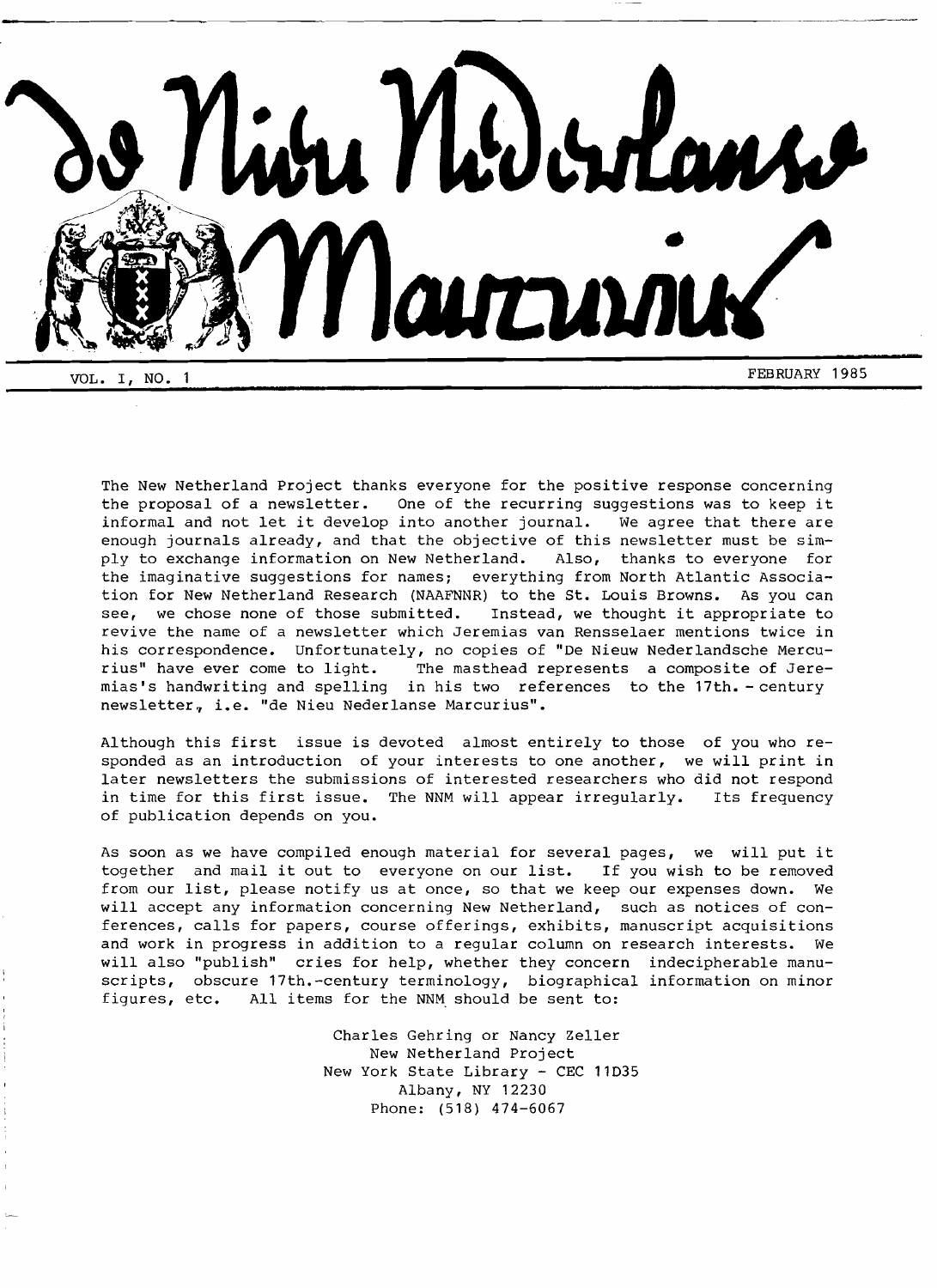

The Sailmakers. Etching by Joris van Vliet (c. 1635).

### CALL FOR PAPERS

The 8th. Rensselaerswyck Seminar will be held September 21, 1985, in Albany, NY; and the topic is "Merchants and Traders of New Netherland." Any aspect of the West India Company's trading operations in the new why aspect of the new company a candy of the Caribbean, Africa,<br>world, including ties between New Netherland and the Caribbean, Africa,<br>or New England would be of interest. Send paper proposals by April 1 to:

Charles Gehring or Nancy Zeller New Netherland Project NY State Library - CEC 11D35<br>Albany, NY 12230<br>Phone: (518) 474-6067

## 

### DUTCH CERAMICS

The Albany Institute of History and Art is offering a 6-week course on butch Ceramics beginning Saturday, April 13, 1985. The course is in-<br>tended for archeologists and museum workers, or other professionals who must identify ceramics in their work. Others interested in the course must make prior arrangement with the instructor, Charlotte Wilcoxen. To enroll in the course, send the fee to:

> Joseph Reeves Educational Programs Coordinator Albany Institute of History & Art 125 Washington Ave. Albany, New York 12210 Phone: (518) 463-4478

# 

### RESEARCH NEEDS

It has been suggested that this newsletter carry a column devoted to uncovering the gaps in the knowledge of New Netherland which would benefit from further research. Anyone is welcome to submit such topics to this column to spur on research.

Charles Gehring suggests that further research on why the Dutch relinquished New Netherland in 1674 is needed.

 $\sim$   $\sim$ 

'As requested in our introductory newsletter, the following colleagues<br>have submitted their research interests for publication. We hope that knowledge of on-going research will spread to other interested col-<br>leagues and that scholars will in this way exchange ideas and information about New Netherland. If you have not yet submitted your own research interest, please do so soon; and we will include it with the next newsletter.

#### ANTHROPOLOGICAL INTERESTS

Ted J. Brasser, Plains Ethnologist, Canadian Ethnology Service, National Museum of Man, Ottawa KiA OM8, Canada

My ethno-historical research relates to the early contact period be-My ethno-historical research relates to the tearly control process the Hollanders and Coastal Algonkians, the history of Long Island Indians and that of the Hudson River Indians. A list of relevant publications is available from the New Netherland Project.

George Hamell, New York State Museum, CEC 9B74, Albany, NY 12230: Phone: (518) 474-4372

I am currently compiling information about 16th through 18th century Northeastern woodland Indian visitors to and ethnological collections in Britain and Europe. I would appreciate corresponding with re-searchers having similar interests and with those who may know of primary documents regarding the exhibition of Indians and collections of Indian artifacts in the Netherlands before 1800.

Daniel H. Kaplan, Assistant Curator-Anthropology, & Ron Wyatt, Nassau<br>County Museum, Sands Point Preserve, 95 Middleneck Road, Port Washington, NY 11050

The primary interest of our unit is the Indians of coastal New York. As the Dutch were one of the first groups to enter the region, we would be interested in any ethnographic data which would shed light on Indian lifeways. We are also interested in the nature and consequences of Dutch-Indian contacts. Third, any data on Indian lan-<br>guage would be most welcome. Also of interest to the unit would be<br>items which shed light on the historical archeological record, including, but not necessarily limited to, settlement patterns, road development, and changes in land use through time.

Gaynell Stone Levine, Dept. of Anthropology, SUNY at Stony Brook, Stony Brook, NY 11794; (516) 246-6745

I am currently working on a dissertation studying the extant early gravestones of New York-Long Island for their evidence of behavioral and cultural patterning through photo-recording and computer analysis. This anthropological-geographical analysis, using gravestone arti-<br>facts, of the material and spatial aspects of culture will examine the influence of ethnicity and ideology on culture, and will attempt to elicit from the gravestone record the behavioral components of artifactual assemblages sought by historical archeology theorists. It will also test a number of cultural and spatial givens through a systems theory approach, as well as preserve a record of the grave-<br>stone artifact as an archival resource. This is the second largest and the most comprehensive such data base in the country. It will and the most comprehensive such data base in the country. It will<br>record for the first time an important area of historic America not<br>adequately mapped in Glassie's (1968) patterns of Northeastern folk<br>culture nor by Thomp

James F. Pendergast, National Museum of Man, P.O. Box 314, Merrickville, Ontario KOG 1NO, Canada

I am conducting research on all European voyages to North America in the 16th. century as a base on which to premise the source and time European goods reached the Iroquois, all nations not just the Five Mations, to introduce the proto-historic period. Of value to this<br>study is documentation of Dutch voyages in the 16th century to the Atlantic coast.

Nan Rothschild, Dept. of Anthropology, Barnard College, Columbia Univ., 606 West 120th Street, New York, NY 10027; (212) 280-4315

The research I am working on has basically three parts. First, a group In the season of the Boston of the Boston of the Boston of the Boston of the Boston and how food-getting in New Amsterdam changed based on animal bone<br>from several sites. Second, I am interested in spatial organization<br>in urbanization. Third, several of us are trying to identify local vs.<br> **urbanization.** Third, several of us are trying to identify local vs.<br> **Posterior per controller assumed to controller** as per control independence such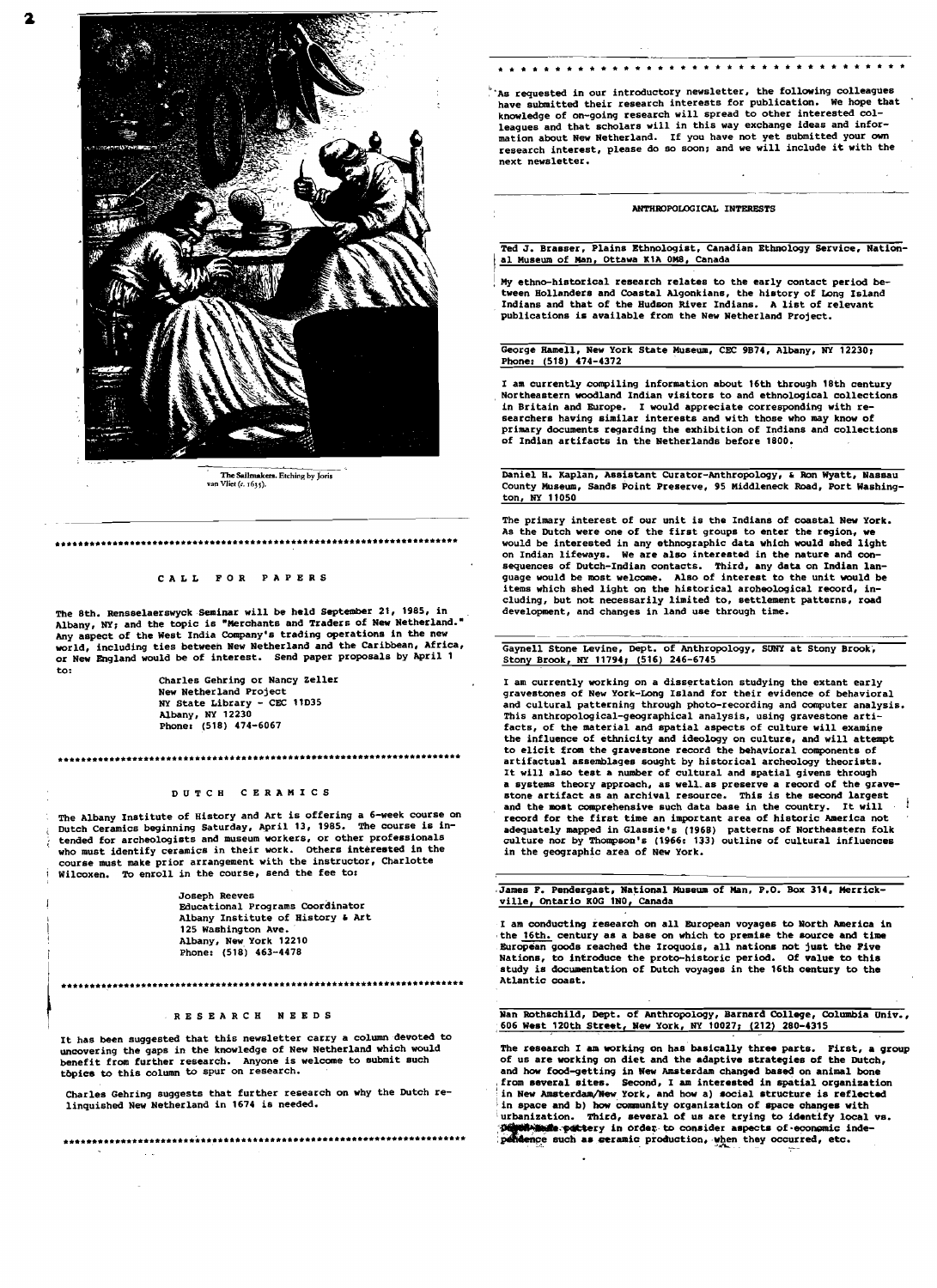### ARCHABOLOGICAL INTERESTS

Jan M. Baart, Senior Archaeologist, Dienst der Publieke Werken. Amsterdams Bistorisch Museum, Nieuwe Prinsenqracht 19, 1018 EE Amsterdam

we are especially interested in the archeological studies of New Netherland, but we depend on historical sources for interpreting the excavated material.

James W. Bradley, Survey. Director, Massachusetts Historical Commission, 80 Boylston St., Boston, MA 02116; (617) 727-8470

My primary interest is Dutch material culture of the last half of the 16th. and the first half of the 17th century with a particular focus on glass beads, iron products (axes, knives, and firearms) and brass/ copper items, especially kettles. While my initial concern was documenting the occurrence of these artifacts on Onondaga Iroquois sites, this has broadened into an inquiry of production sources in the Netherlands and the idstribution of these materials elsewhere in<br>the Northeastern part of North America, particularly New England. Conthe Northeastern part of North America, particularly New England. COn-trolled study of these materials allow the acculturative process to be examined in two important ways fhow did Native Americans respond<br>to European materials and technology, and how did source demand<br>modify the means of production in Europe.

Dennis J. Conners, Director, Office of Museums & Historic Sites, Onondaga County Dept. of Parks & Recreation, P.O. Box 146, Liverpool,<br>NY 13088; (315) 457-2990

The interests of our office are focused on French colonial activity in upstate New York during the 17th. century. This stems primarily from our operation of Ste. Marie de Gannentaha, a re-created living history site based on the original 1656 French settlement. We are especially interested in the fur trade economics of the period and the related political aspects of the French-Dutch-Iroquois relation ships.

Charles F. Hayes III & Charles Wray, Rochester Museum & Science Center, 657 East Avenue, Box 1480, Rochester, NY 14603, (716) 271-4320

We are making a concentrated effort to document the Seneca sites of the 17th. century and their relationships to the Dutch, French and English trade. OUr next major project will be in 1985 to document the RMSC's extensive wampum collection.

Paul R. Huey, Office of Parks, Recreation & Historic Preservation, Bureau of Historic Sites, Peebles Island, Waterford, NY 12188, (518) 237-8643

Ī

The archeology unit of the New York State Bureau of Historic Sites is conducting research on at least 3 State Historic Sites known to have Dutch occupation or associations predating 1664. Crailo at Rensselaer, Senate House at Kingston; and Philipse Manor Hall at Yonkers. Crailo is also a site where the history and culture of the upper Hudson Valley as a part of New Netherland will be interpreted to the public. Currently I am writing an extensive report and an-alysis on the excavations in FOrt Orange (1624-1676). It is remarkable to see the degree of conformity with Dutch material being excavated from 17th. century sites in the Netherlands. Our other work will include an analysis of 17th. and 18th. century material and features discovered during excavations under State Street, Broadway, and South Pearl Street in Albany. Eventually, I plan also to com-<br>plete studies of material from the Schuyler Flatts site and from the COrnelis Maessen van Buren site. We have so far been able to identify no other 17th. century Dutch archeological sites in this region. The identification and preservation of the few remaining 17th. century Dutch sites is an important priority, particularly since New York State has so very few left, compared to 17th. century sites in Virginia and New England.

**James R. Hunter, Research Curator, Sainte-Marie among the Hurons,**  Huronia Historical Parks, P.O. Box 160, Midland, Ontario L4R 4K8, canada, (70S) 526-7838  $\overline{a}$ 

My interest stems from the relations between New France and New Netherland and how the Indian nations interacted between the two European colonies. At Sainte-Marie among the Hurons, we represent an early French Jesuit mission headquarters established among the **OUendat, or Huron Indians, of southern Ontario. We operate a museum,**  an historic site and a number of educational and interpretive programs to the public.

## Karlis Karklins, Material Culture Researcher, Parks Canada, 1600 Liverpool Court, Ottawa, Ontario KIA lG2, Canada, (613) 993-2470

Since 1972, I have been studying the Dutch glass bead industry which produced many of the beads found on Indian and Dutch sites in New Research has so far been concentrated on the beads recovered from late 16th.-18th. century sites in and around Amsterdam.<br>The next step, to be performed in 1985, will be to compare the Dutch material to that recovered from archaeological sites in the Northeast United States to determine distributional patterns and refine existing typologies and chronologies.

Paul RobinsOn, Historical Preservation Commission, Old State House, 150 Benefit Street, Providence, RI 02903; (401), 277-2678

Together with Patricia Rubertone of Brown University and Marc Kelley of the Univ. of Rhode Island, I am working on the Narragansett Indian<br>Burial Ground Project. We are examining 17th.-century Narragansett<br>Indian burial practices in an attempt to understand processed of<br>Indian adaptation to and population pressure. Many of the artifacts under study are Dutch.<br>Rhode Islanders - Indians and colonists alike - interacted fre-<br>quently and significantly with the Dutch. We are therefore vitally interested in what others ate studying and learning about the Dutch.

Bert Salwen, Dept. of Anthropology, New York University, 100 Rufus D. Smith Ball, 25 Waverly Place, New York, NY 10003; (212) 598-3257

I have done both prehistoric and historic archeology and ethno-history<br>in the Northeast. This has included excavations at the sites of This has included excavations at the sites of Indian villages which were in contact with Dutch traders (e.g. Fort Shantok, CT and Fort Ninigret, RI), as well as Dutch settlements'and<br>individual house sites (e.g., the palisade at Kingston, NY, and a<br>possible mid-17th. century house site on Staten Island). I am directing several students involved in recent series of excavations of Dutch sites.

Dean S. Snow, Dept. of Anthropology, Social Science Bldgs., SUNY at Albany, 1400 Washington Ave., Albany, NY 12222; (518) 457-3300

OUr project, the Mohawk Valley Project, is focused on the Mohawk Indian village sites of the 15th.-18th. centuries. In producing a re-<br>fined sequence for the valley, we are coming to know sites in greater<br>detail cartographically and in terms of their exact periods of occupation. Dutch trade goods are particularly important to the precise<br>dating of sites occupied from the late 16th. century on. Moreover, such trade goods are important to the study of relationships between villages, between the Mohawk and the Dutch, and between the Iroquois<br>and Europeans generally. We hope for greater communication between scholars working in the Northeast, the Netherlands and in the caribbean, because archeological problems in each of these areas are apt to bear upon those in the other two.

### GENEALOGICAL INTERESTS

Frederick W. Bogert, 568 Paramus Road, Paramus, NJ 07652; Holland Eociety (212) 758-1675

In a sense, the Holland Society, or at least some members in it, are really carrying on research on a continuous basis. For example, the Committee on Genealogy and the History and Traditions Committee, on their own are committed to digging into Dutch families in New Netherland and the background of New Netherland.

Howard G. Hageman, New Brunswick Theological Seminary, 17 Seminary Place, New Brunswick, NJ 08901; (201) 247-5241; after June: Box 108,<br>New Baltimore, NY 12124; (518) 756-9426

During the remainder of my tenure here, my time is pretty well taken<br>up with editing <u>de Halve Maen</u>, journal of the Holland Society. I am<br>currently working on an article about Domine Westerlo. Looking beyond<br>this to the t to write a biography for all the Dutch domines in New York and New Jersey up to the American Revolution.

David M. Riker, 442 Woodcrest Drive, Mechanicsburg, PA 17055, Telephone. (717) 761-2259

About twelve years ago I began researching colonial Dutch families at the Pennsylvania State Library and Archives. After being admitted to the Holland Society.in 1978, I served on the genealogy committee and now serve as vice-chairman. I have prepared three colonial Dutch family genealogies (DeHart, Van Ness and Cadmus) and a draft of a Riker genealogy, which I am now revising. Last summer I began a project to identify each progenitor of a New Netherland family and settlers with no known descendants.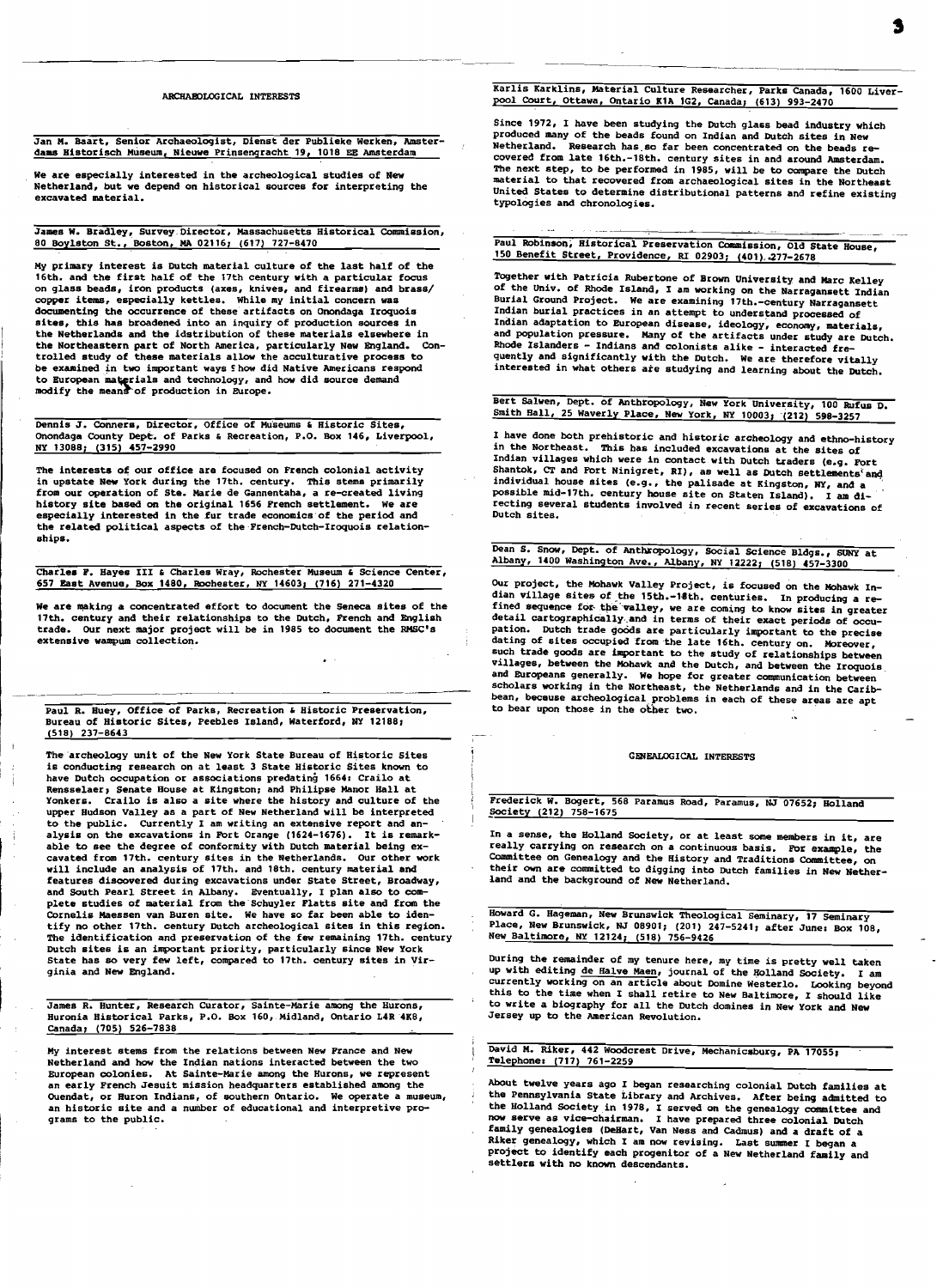

**The Sailmakers.** Etching by Joris<br>van Vliet (c. 1635).

## **..........\_.\_----\_ \*\*\_.\_----\_.\*.. \_\*-------\*\*.-\* \*.\*\*\* .**

### CALL FOR PAPERS

The 8th. Rensselaerswyck Seminar will be held September 21, 1985, in Albany, NY; and the topic is "Merchants and Traders of New Netherland." Any aspect of the West India Company's trading operations in the new world, including ties between New Netherland and the caribbean, Africa, or New England would be of interest. Send paper proposals by April 1

to: Charles Gehring or Nancy Zeller New Netherland Project NY State Library - CEC 11035 Albany, NY 12230 Phone. (518) 474-6067

### **•••••••••••\*•••\*\* •••\*\* •••••••••••••••••••••••••••••••••••\_••••••••••••**

#### DUTCH CERAMICS

The Albany Institute of History and Art is offering a 6-week course on Int necessary and comming Saturday, April 13, 1985. The course is in<br>tended for archeologists and museum workers, or other professionals who must identify ceramics in their work. others interested in the course must make prior arrangement with the instructor, Charlotte Wilcoxen. To enroll in the course, send the fee to:

> Joseph Reeves<br>Educational Programs Coordinator Albany Institute of History & Art 125 Washington Ave. Albany, New York 12210 Phone: (518) 463-4478

# **•••••••••••\*••••••••••••••••••••••\*•••••••••••••••••••••••\*•••••\*••••**

#### RESEARCH NEE 0 S

It has been suggested that this newsletter carry a column devoted to uncovering the gaps in the knowledge of New Netherland which would<br>benefit from further research. Anyone is welcome to submit such<br>topics to this column to spur on research. tbpice to this column to spur on research.

Charles Gehring suggests that further research on why the Dutch relinquished New Netherland in 1674 is needed.

**••\_•••••••\*.\*••\*\*.\*••• \*\*\* •••\*\*\* ••••\*\*••\*•• \*\*\*.\*•••••\*\*.\*\*••\*••\*\*•••\*\*.** 

 $^{\circ}$  As requested in our introductory newsletter, the following colleagues<br>have submitted their research interests for publication. We hope that have submitted their research interests for publication. knowledge of on-going research will spread to other interested col-leagues and that scholars will in this way exchange ideas and information about New Netherland. If you have not yet submitted your own research interest, please do so soon; and we will include it with the next newsletter.

• • \* \* \* • • • • • • • • • • • • - • • • - • • • • • \* • • • • \* • • •

## ---------------~---~---~--\_. ANTHROPOLOGICAL INTERESTS

Ted J. Brasser, Plains Ethnologist, canadian Ethnology service, National Museum of Man, Ottawa KIA OMS, canada

My ethno-historical research relates to the early contact period be tween Hollanders and Coastal Algonkians, the history of Long Island Indians and that of the Hudson River Indians. A list of relevant publications is available from the New Netherland Project.

George Hamell, New York State Museum, CEC 9B74, Albany, NY 12230; Phone: (518) 474-4372

I am currently compiling information about 16th through 18th century I am currently compiling information about 16th through 18th century<br>Northeastern woodland Indian visitors to and ethnological collections in Britain and Europe. I would appreciate corresponding with re searchers having similar interests and with those who may know of primary documents regarding the exhibition of Indians and collections of Indian artifacts in the Netherlands before 1800.

Daniel H. Kaplan, Assistant Curator-Anthropology, & Ron Wyatt, Nassau County Museum, sands Point Preserve, 95 Middleneck Road, Port Washington, NY 11050

The primary interest of our unit is the Indians of coastal New York. As the Dutch were one of the first groups to enter the region. As the Dutch were one of the first groups to enter the region, we<br>would be interested in any ethnographic data which would shed light<br>on Indian lifeways. We are also interested in the nature and consequences of Dutch-Indian contacts. Third, any data on Indian lan-<br>guage would be most welcome. Also of interest to the unit would be<br>items which shed light on the historical archeological record, in-<br>cluding, but not nece cluding, but not necessarily limited to, settlement patterns, road development, and changes in land use through time.

Gaynell Stone Levine, Dept. of Anthropology, SUNY at Stony Brook, Stony Brook, NY 11794; (516) 246-6745

I am currently working on a dissertation studying the extant early gravestones of New York-Long Island for their evidence of behavioral and cultural patterning through photo-recording and computer analysis. This anthropological-geographical analysis, using gravestone artifacts, of the material and spatial aspects of culture will examine the influence of ethnicity and ideology on culture, and will attempt to elicit from the gravestone record the behavioral components of artifactual assemblages sought by historical archeology theorists. It will also test a number of cultural and spatial givens through a systems theory approach, as well as preserve a record of the grave-<br>stone artifact as an archival resource. This is the second largest and the most comprehensive such data base in the country. It will record for the first time an important area of historic America not adequately mapped in Glassie's (1968) patterns of Northeastern folk culture nor by Thompson's (1.966. 133) outline of cultural influences in the geographic area of New York.

,James F. Pendergast, National Museum of Man, P.O. Box 314, Merrick ville, Ontario KOG lNO, canada  $\overline{a}$ 

I am conducting research on all European voyages to North America in the 16th. century as a base on which to premise the source and time European goods reached the Iroquois, all nations not just the Five European goods reached the Iroquois, all nations not just the Five Nations, to introduce the proto-historic period. Of value to this study is documentation of Dutch voyages in the 16th century to the Atlantic coast.

Nan Rothschild, Dept. of Anthropology, Barnard COllege, COlumbia Vniv., 606 West 120th Street, New York, NY 10027; (212) 280-4315

The research I am working on has basically three parts. First, a group of us are working on diet and the adaptive strategies of the Dutch,<br>and how food-getting in New Amaterdam changed based on animal bone<br>from several sites. Second, I am interested in spatial organization<br>in New Amaterdam/Ne 'urbanization. Third, several of us are trying to identify local vs. ,~.'fl4Itt;ery in orde". to consider aspects of-eco.-ic inde :~'-:~ such &a>\_ramic> produCtiOD,,!,~n th"Y occ~red, etc•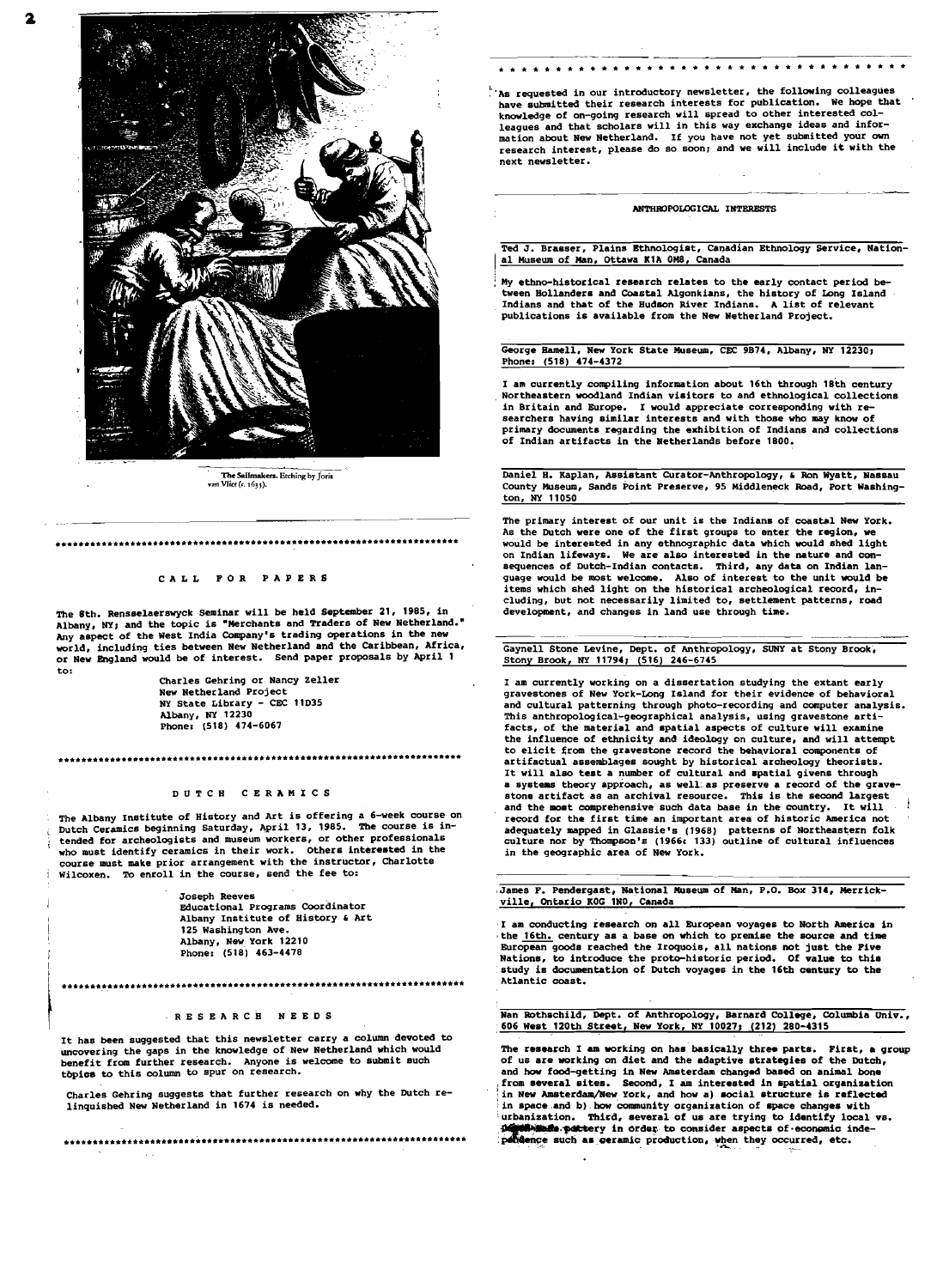

The New Netherland Project is glad to be able to bring you this second issue of "de Nieu Nederlanse Marcurius." This issue contains less information than the first, because we have still received no description of research interests from the majority of you. Remember: the "Marcurius" is your newsletter; the information it contains depends on you. We will print any notices concerning information it contains depends on you. New Netherland, such as notices of conferences, calls for papers, course offerings, exhibits, manuscript acquisitions and work in progress, in addition to research interests. Send any items for the NNM to:

> Charles Gehring or Nancy Zeller New Netherland Project New York State Library - CEC 11D35 Albany, NY 12230 Phone: (518) 474-6067

The New Netherland Project will continue to publish the "Marcurius" as long as we are in business. We are experiencing a funding crisis at the present, and unless we receive large donations very soon, our operating funds will be exhausted by the end of 1985. The Project is funded by a 3-year matching grant from the National Endowment for the Humanities; and we must still raise approximately \$40,000 to meet our matching obligation under the current grant.

If any of you know of possible donors to whom we can turn for support, please let us know. We are trying for state funding, but we can still make use of private sector leads. Most people are surprised to learn that the New Netherland Project has never received State funds. Over the ten years of its existence, the Project has lived "hand to mouth" on federal matching grants. Fundraising efforts drain time from the real work of the Project, translating the 12,000 pages of 17th century Dutch manuscripts held by the New York State Archives. To date only about one third of the manuscripts have been translated, and we expect the work of the Project to continue for many years if we can find the support.

Send fundraising leads, names of possible donors, or donations to the above address. For a donation of at least \$25, we will send a copy of our fullcolor facsimile of the Goos Atlas map of New Netherland of 1667.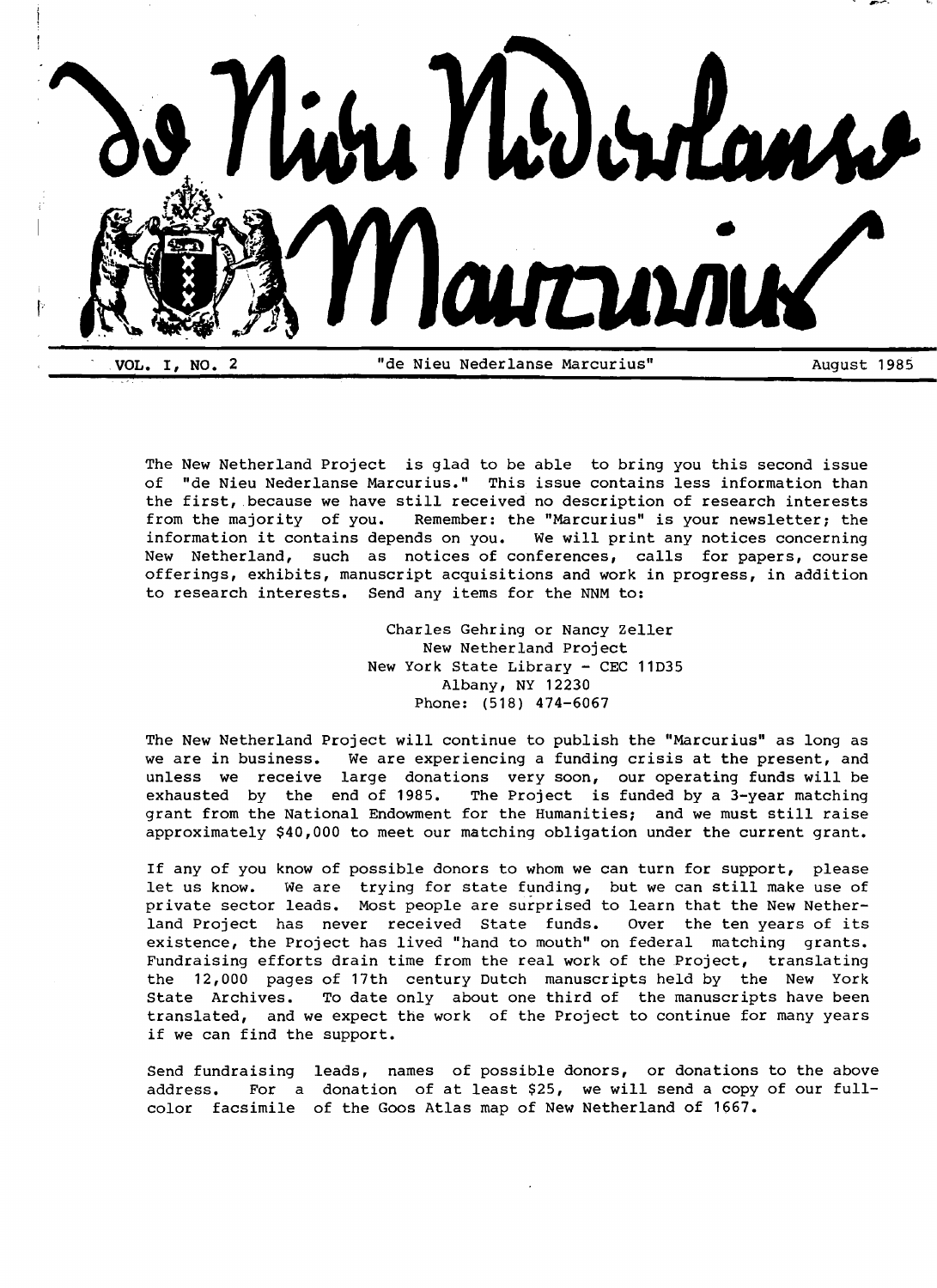## MAP FACSIMILE

This 19 x 23-inch, full-color facsimile of a mariner's map of the New Netherland coast line, reproduced from Pieter Goos L'Atlas de la Mer of 1667, can be yours for a donation of at least \$25 to the New Netherland project. Make your check payable to the New Netherland project, New York State Library, CEC 11D35, Albany, NY 12230.



# \* \* \* \* \* \* \* \* \* \* \* \* \* \* \* \* \* \* \* \* \* \* \* \* \* \* \* \* \* \* \* \* \* \* \* \* \* \* \* \* \* \* \* \* \* \*

"Colonial Dutch Symposium" Papers Published

The approximately 100-page, illustrated Colonial Dutch Studies Report, with essays by Dr. Charles T. Gehring (Manuscripts), Dr. Joyce D. Goodfriend (History), Paul R. Huey (Archeology), Ruth Piwonka (Art History), with concluding remarks by Dr. Patricia U. Bonomi and an introduction by Eric Nooter, is now available. You can order a copy by sending \$7.95<br>(which includes postage) to: Colonial Dutch Symposium, Department of History, New York Colonial Dutch Symposium, Department of History, New York University, 19 University Place, R. 400, New York, NY 10003. Please make checks payable to Willem F. Nooter/Colonial Dutch Symposium.

\* \* \* \* \* \* \* \* \* \* \* \* \* \* \* \* \* \* \* \* \* \* \* \* \* \* \* \* \* \* \* \* \* \* \* \* \* \* \* \* \* \* \* \* \* \*

## "Rensselaerswyck Seminar" Papers Published

The papers given at the past two Rensselaerswyck Seminars have recently been published. The Sixth Rensselaerswyck Seminar on "Blacks in New Netherland and Colonial New York" appeared in a special double issue of the Journal of the Afro-American Historical and Genealogical Society, 178 typewritten pages with illustrations. The papers of the Seventh Rensselaerswyck Seminar on "Education in New Netherland and the Middle Colonies" have been typeset and published by Heart of the Lakes Publishing of Interlaken, approximately 55 pages with illustrations. Each booklet is available for \$5.00 (which includes postage) from the New Netherland Project, New York State Library, CEC llD35, Albany, NY 12230.

\* \* \* \* \* \* \* \* \* \* \* \* \* \* \* \* \* \* \* \* \* \* \* \* \* \* \* \* \* \* \* \* \* \* \* \* \* \* \* \* \* \* \* \* \* \*

## Documentation on Dutch Games Sought

Research on games and diversions of the 17th and 18th century residents of New Netherland and New York is continuing at Crailo State Historic site. References are being sought through published sources, manuscripts and archaeological studies to document the various types of leisure pursuits in the colony. Genre paintings, prints, delft tiles, and other iconographic sources are also being studied. Of special interest to this study are primary source references to games, pastimes, celebrations, etc. occurring in New Netherland or New York in the 17th century. Please contact Rich Goring, Crailo State Historic Site,  $9\frac{1}{2}$  Riverside Avenue, Rensselaer, NY 12144; (518) 463-8738.

\* \* \* \* \* \* \* \* \* \* \* \* \* \* \* \* \* \* \* \* \* \* \* \* \* \* \* \* \* \* \* \* \* \* \* \* \* \* \* \* \* \* \* \* \* \*

 $-2-$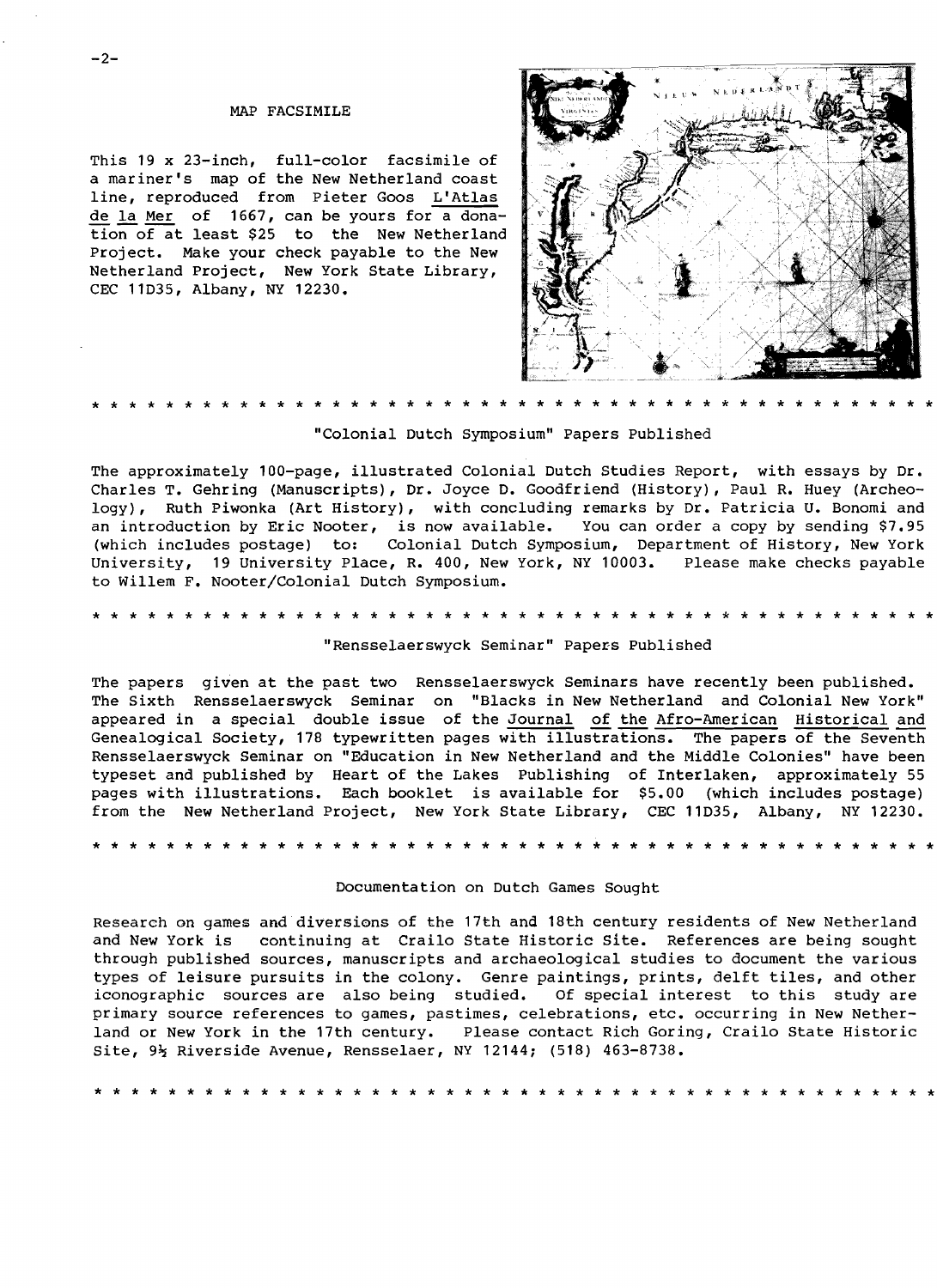### Dr. Willy Diercks, Stadtweg 59/61, 2380 SChleswig, West Germany; Phone (0 46 21) 2 24 61

We are researching the early emigrations of Schleswig-Holsteiners, and are therefore interested in evidence of Schleswig-Holsteiners among the early Dutch settlers of New Netherland. We are especially interested in determining the role of Schleswig-Holsteiners on the ships and in the places of destination and in recognizing their integration into the predominent cultural groups. We would also like to get some ideas as to their professions, perhaps through objects or writings which they brought with them.

## Firth Fabend, 54 Elston Road, Upper Montclair, NJ 07043

I am working on a doctoral dissertation at N.Y.U. under Professor Patricia Bonomi. My project is a five-generation study of the Haring family in New Netherland and later in New York and New Jersey. Jan Pietersen Haring emigrated (possibly from Hoorn) to Nieu Amsterdam in 1660 and married Margrietje Cosyns, the daughter of Cosyn Gerritsen. The family relocated in 1686 to the Tappan Patent, where the second generation established large families. I have uncovered little infor-mation about Jan Pietersen Haring, a schepen in at least 1674, who negotiated the purchase of the land across the Hudson, but died before settlement (at age 50 in 1683). Any suggestions for filling out my scanty information on this figure and his wife, other than what appears in the pUblished records, would be appreciated.

Martine P. Wolff, Stichting C.N.O p/a Rijksmuseum, Postbus 50673, 1007 DD Amsterdam, The Netherlands: Tel 020-732121 Ext. 334

The Stichting C.N.O. (Foundation for Dutch Cultural History Overseas) works to preserve the material culture of the Dutch past. Apart from **collecting significant objects, which are in many cases permanently on display in several museums, and from now and then organizing**  exhibitions, we document all Dutch remains overseas and try to be helpful in their restoration. We also coordinate activities related to our field of interest. For example, we edit manuscripts and publish arti**cles in our bi-annual** ~Verslagen **, Aanwinsten-.** 

Barbara Ferris Van Liew, Society for the Preservation of Long Island Antiquities, 93 North Country Road, Setauket, L.I., NY 11733

We are currently involved in a study of Dutch (Colonial) houses on Long Island. My introductory study on Long Island Domestic Architecture of the Colonial and Federal Periods was reprinted in 1974 from the Nassau County Historical Society Journal, Vol. XXXIII, No. 1 with revisions.

**Natalie A. Naylor, New College, Hofstra University, Hempstead, Long**  Island, New York 11550

Although I am not currently doing research in this field, I am teaching Long Island History and hence am interested in being kept informed **about on-going research on New Netherland. Hofstra is planning a conference on Long Island history next year, so these contacts will be**  helpful.

Eric Nooter, 31 St. Mark's Place, Apt. UEG, New York, NY 10003; (212) 982-5339

I am researching 19th century pictorial interpretations of the 17th. **century colonial Dutch.** 

**Linda Biemer, Asst. Prof. of Education and Director, Division of Pro**fessional Education, University Center at Binghamton/SUNY, Binghamton, !lY 13901: (607) 798-2727

Other teaching and research interests have temporarily taken me away from my study of Dutch women in 17th. century New Netherland/New York but I am soon to get back at it. My particular concern is still the legal rights of women during that period and how the English law after 1664 curtailed their rights and freedoms.

Drs. Carla Rogge, Amsterdamseweg 550, 1181 BZ Amstelveen, The Netherlands: Tel: 071 - 451911

**Since 1975 my work has been to coordinate all activities for a corre**spondence course on the history of Dutch architecture (including<br>architecture in former Dutch colonies). I have found that we in the **Netherlands are better informed about our eastern colonies, i.e. Indonesia, Sri Lanka and SOuth Africa, than about Western ones such**  as New Netherland. I have also worked on a project at the Vrije **Universiteit in Amsterdam that studied origins and development of**  protestant church interior in the Netherlands. It would be useful **to do some research in New Netherland to see how Dutch church interior**  was there: did it have the same characteristics? how did it develop?<br>are there Dutch features left? how did it relate to churches of<br>other nations? I would be interested in hearing from researchers who **know of work in these areas on New Netherland; and also in the field**  of the brick step-gable.

I have just completed a paper on "The Historiography of the Dutch in Colonial America" for the Colonial Dutch Studies interdisciplinary symposium at New York University on March 2, 1985. This paper will be published in the Symposium Report in 1985. I continue to work 00 my study of patterns of membership in the New York City Dutch Reformed Church in the 17th and 18th centuries. Preliminary findings have been presented in two conferences papers: "Dutch Women in Colonial America" (1981) and "Family, Church, and Ethnic Identity: The Shaping of the Dutch Community in Seventeenth-Century New York City" (1983). I am also preparing a revision of my doctoral dissertation, "Too Great a Mixture of Nations: The Development of New York City Society in the Seventeenth Century" for publication in book form. I continue to be interested in the history of Blacks in New Netherland. My paper, **"Black Families in New Amsterdam,· delivered at the Seminar on New**  York State History/Rensselaerswyck Seminar in February 1984 is<br>scheduled for publication in the Working Papers of the Seminar on<br><u>New York State History</u> (1985) and the <u>Afro-American Historical and</u> Genealogical Society Quarterly.

ARCHAEOLOGICAL INTERESTS

Prof. Peter P. Pratt, Anthropology Dept., State University of New York at OSWegO, OSWegO, NY 13126

The archaeological evidence of Dutch trade goods on 17th.-century sites is of vital interest to me in my study of acculturation of the Five-Nations Iroquois. The identification of the artifacts recovered as related to their archaeological context is providing information on warfare, trade routes and the significance of specific artifacts to their recipients. Information is also being recovered relating to factories where some of the Dutch artifacts, (notably beads), were **manufactured.** 

Laurie Bradt, The COnnecticut River Foundation at the Steamboat Dock Museum, Essex, CT 06426

We are preparing an exhibit on the prehistory of the lower Connecticut River valley up to the historic contact period for the 350th celebration of Essex, Old Saybrook and the lower Connecticut River valley. summer we will-be conducting an excavation at Essex which deals with the **1812 burning of Essex. We hope to retrieve several warehouse items.** 

Herbert C. Kraft, Archaeological Research Center, Seton Hall University Museum, South Orange, NJ 07079: (201) 761-9543, home (201) 255-2022

**Having excavated numerous prehistoric and contact period Indian sites,**  principally in the upper Delaware River Valley of New Jersey, and<br>having researched many public and private collections, I am perplexed by the extreme paucity of identifiable Dutch trade materials on Indian sites generally, and in the circum-Manhattan and lower Delaware River valley regions in particular. I have been trying to~determine the reasons for these privations: Possible destruction or non-recognition of requisite Dutch trade or contact sites; Lack of appropriate social organization among the Unami-Munsee-speaking Indians which may have hampered effective fur and commodity exchange with the Dutch; A scarcity of quality beaver and other fine pelts in Lenapehoking (Land of the Lenape), Other factors that may have contributed to the often strained and hostile relations between the normally peaceful natives and the Dutch.//My second interest is the alleged mid-seventeenth<br>century presence of Dutch miners in the upper Delaware Valley of New<br>Jersey and their alleged construction of an "Q&A MATHOP-Road" from the Pahaquarra copper mines (in Pahaquarra Township, Warren County, NJ)<br>over a distance of 104 miles to Esopus, New York. Although several books and articles have been written about this topic, and many people hold the view that the Dutch were engaged in these activities, there is almost no archaeological or historical data to support such beliefs.// I would be very happy to cooperate in further studies about the Dutch particularly with reference to the Indian/Dutch relations in the **circum-Manhattan and New Jersey areas.** 

# ANTHROPOLOGICAL INTERESTS

# .  $\mathcal{F}_\mathbf{A}$  .  $\mathbf{C}$

|  | Prof. Lynn Ceci, Dept. of Anthropology, Queens College of CUNY, 65-30 |  |  |
|--|-----------------------------------------------------------------------|--|--|
|  | Kissena Boulevard, Flushing, NY 11367                                 |  |  |

My thesis topic, the effect of European contact on Coastal New York Indian cultures, draws heavily on extant records (and archaeological<br>evidence) to reconstruct wampum-fur trade economics, Dutch-English use of wampum as legal tender, hostilities and control of local bead **makers, etc. I'll be working this summer on Seneca wampum collections, again to get at the origins of wampum, trade, and social com** plexity.